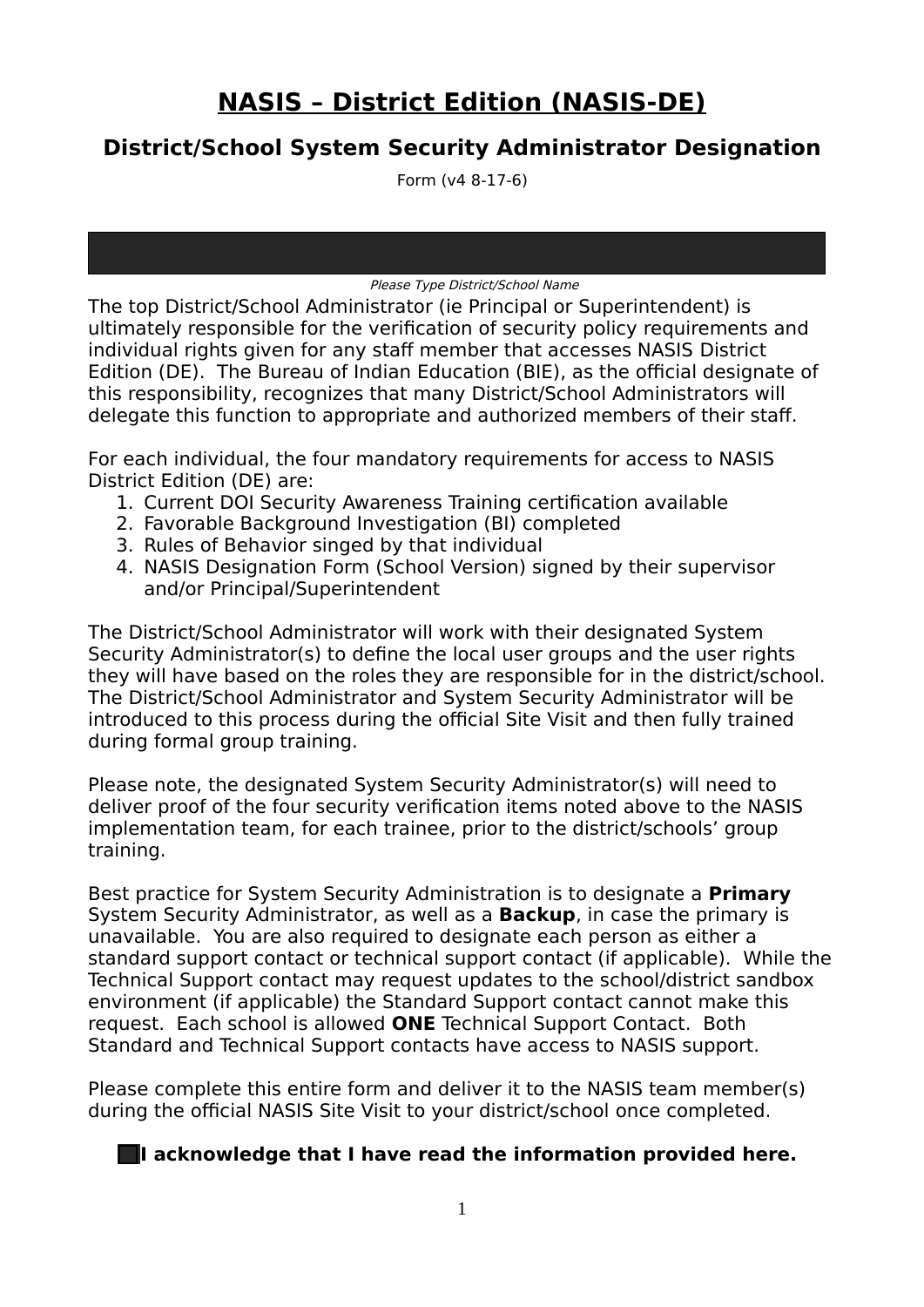## **Please check one of the boxes below**

Add a contact - Modify an existing contact - Remove an existing contact

**If adding or modifying a contact please choose their role**

Standard Support Contact OR Technical Support Contact (only one per school)

### **Primary Contact Information**

**Name:**

**Title:**

**Primary Phone:**

**Secondary Phone:**  (if applicable)

**Primary Email:**

**Secondary Email:** (if applicable)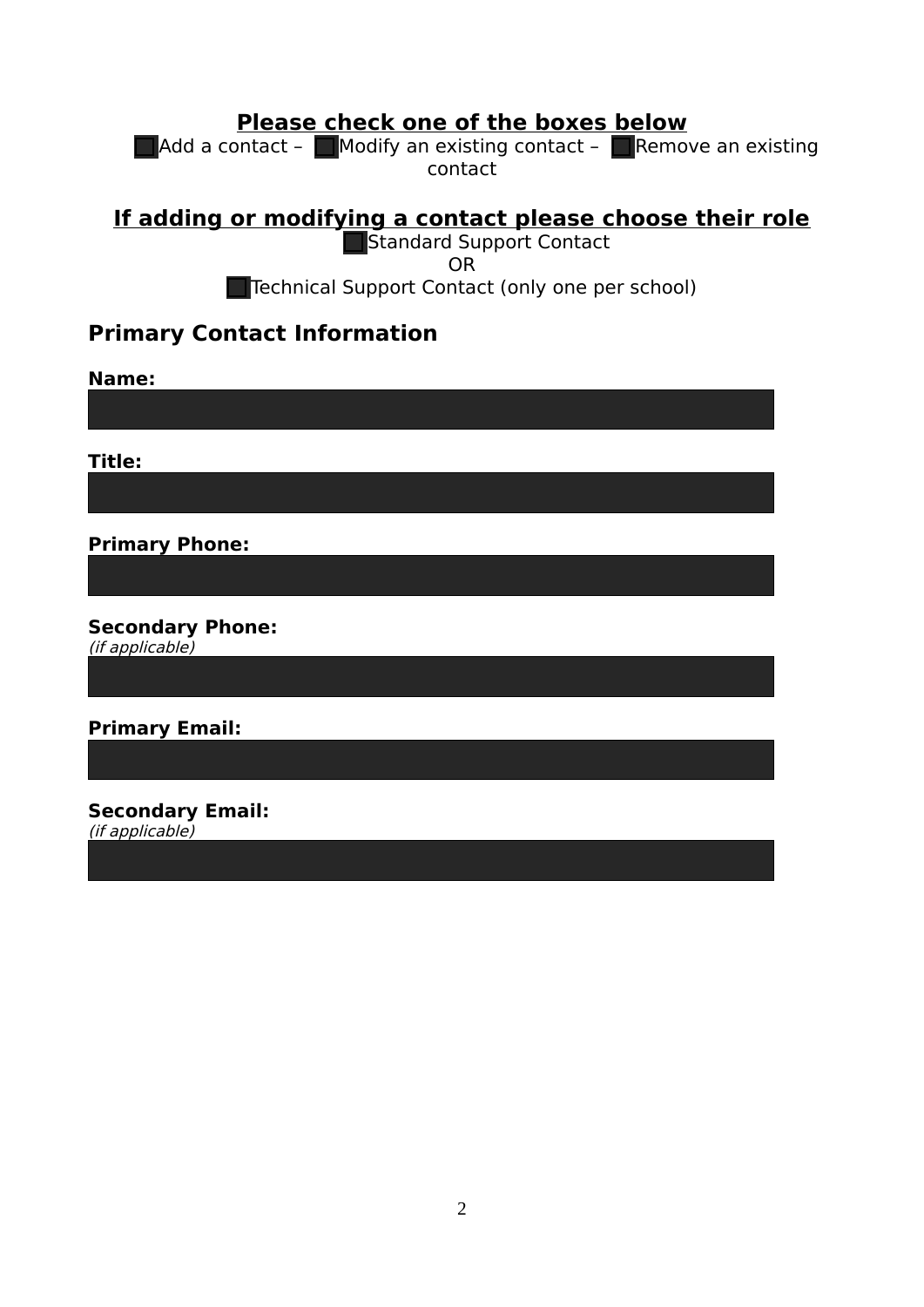#### **Please check one of the boxes below**

 $\blacksquare$  Add a contact –  $\blacksquare$  Modify an existing contact –  $\blacksquare$  Remove an existing contact

## **If adding or modifying a contact please choose their role**

Standard Support Contact OR Technical Support Contact (only one per school)

## **Backup Contact Information**

**Name:**

**Title:**

**Primary Phone:**

**Secondary Phone:** 

(if applicable)

**Primary Email:**

**Secondary Email:** (if applicable)

3